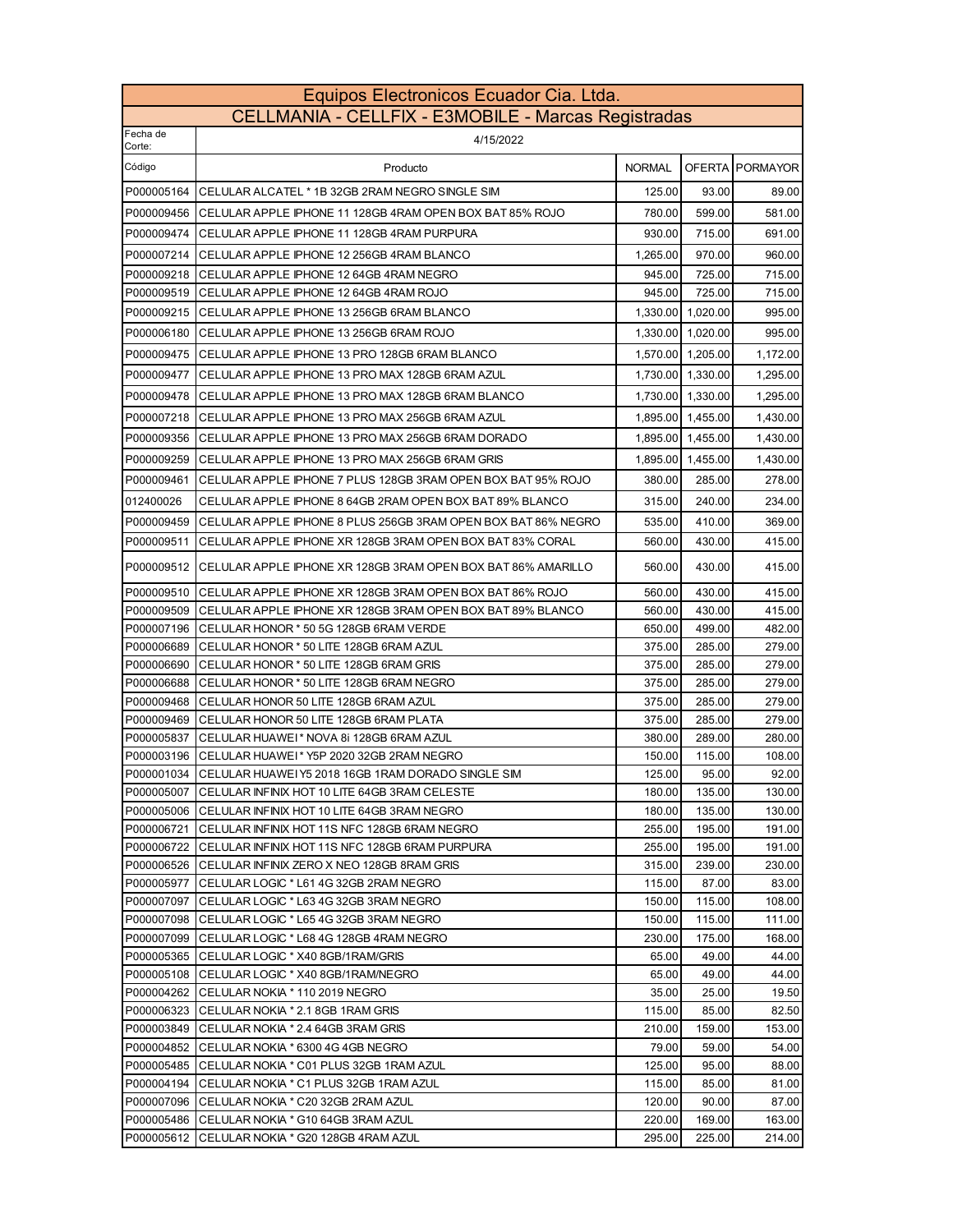|                          | P000009266 CELULAR NOKIA * G50 128GB 4RAM AZUL                                 | 345.00           | 265.00            | 255.00                               |
|--------------------------|--------------------------------------------------------------------------------|------------------|-------------------|--------------------------------------|
| P000009264               | CELULAR NOKIA * X20 128GB 6RAM AZUL                                            | 475.00           | 365.00            | 353.00                               |
| P000009265               | CELULAR NOKIA * XR20 128GB 6RAM GRIS                                           | 670.00           | 515.00            | 495.00                               |
| P000007260               | CELULAR PLUM * TAG 2 A105 3G ROJO                                              | 35.00            | 26.00             | 23.00                                |
| P000005064               | CELULAR POCO F3 5G 256GB 8RAM AZUL                                             | 480.00           | 369.00            | 355.00                               |
| P000005356               | CELULAR POCO F3 5G 256GB 8RAM BLANCO                                           | 480.00           | 369.00            | 355.00                               |
| P000005455               | CELULAR POCO F3 5G 256GB 8RAM NEGRO                                            | 480.00           | 369.00            | 355.00                               |
| P000009263               | CELULAR POCO M4 PRO 5G 128GB 6RAM AMARILLO                                     | 335.00           | 255.00            | 246.00                               |
| P000005600               | CELULAR POCO X3 GT 5G 128GB 8RAM NEGRO                                         | 390.00           | 299.00            | 292.00                               |
| P000009503               | CELULAR POCO X3 GT 5G 256GB 8RAM BLANCO                                        | 445.00           | 339.00            | 329.00                               |
| P000003871               | CELULAR POCO X3 NFC 64GB 6RAM GRIS                                             | 310.00           | 235.00            | 225.00                               |
| P000004662               | CELULAR POCO X3 PRO 256GB 8RAM NEGRO                                           | 410.00           | 315.00            | 308.00                               |
| P000009479               | CELULAR POCO X4 PRO 5G 128GB 6RAM NEGRO                                        | 425.00           | 325.00            | 312.00                               |
| P000009342               | CELULAR REALME 9i 128GB 4RAM AZUL                                              | 295.00           | 225.00            | 216.00                               |
|                          | P000005002   CELULAR REALME C11 32GB 2RAM AZUL                                 | 130.00           | 99.00             | 95.00                                |
| P000004328               | CELULAR REALME C11 32GB 2RAM GRIS                                              | 130.00           | 99.00             | 95.00                                |
| P000005839               | CELULAR REALME C21Y 64GB 4RAM AZUL                                             | 170.00           | 129.00            | 126.00                               |
| P000006020               | CELULAR REALME C21Y 64GB 4RAM NEGRO                                            | 170.00           | 129.00            | 126.00                               |
| P000007201               | CELULAR SAMSUNG * A03 CORE 32GB 2GB NEGRO                                      | 130.00           | 99.00             | 95.00                                |
| P000007202               | ICELULAR SAMSUNG * A03 CORE 32GB 2RAM AZUL                                     | 130.00           | 99.00             | 95.00                                |
| P000009494               | CELULAR SAMSUNG * A23 128GB 4RAM AZUL                                          | 325.00           | 250.00            | 245.00                               |
| P000009495               | CELULAR SAMSUNG * A23 128GB 4RAM NEGRO                                         | 325.00           | 250.00            | 245.00                               |
| P000005970               | CELULAR SAMSUNG * A32 128GB 4RAM AZUL                                          | 360.00           | 275.00            | 261.00                               |
| P000007240               | CELULAR SAMSUNG * A52 128GB 6RAM AZUL                                          | 500.00           | 385.00            | 371.00                               |
| P000004473               | CELULAR SAMSUNG * A52 128GB 6RAM NEGRO                                         | 500.00           | 385.00            | 371.00                               |
| P000009497               | CELULAR SAMSUNG * A53 5G 128GB 6RAM AZUL                                       | 540.00           | 415.00            | 408.00                               |
| P000007084               | CELULAR SAMSUNG * GT-E1272 NEGRO                                               | 39.00            | 29.00             | 25.00                                |
| P000007060               | CELULAR SAMSUNG * S21 PLUS 256GB 8RAM GRIS                                     | 1,210.00         | 929.00            | 907.00                               |
| P000005845               | CELULAR SAMSUNG * Z FLIP3 5G 256GB 8RAM NEGRO                                  | 1,160.00         | 890.00            | 865.00                               |
| P000006061               | CELULAR SAMSUNG * Z FOLD 3 5G 256GB 12RAM NEGRO                                |                  | 2,070.00 1,590.00 | 1,555.00                             |
| P000009537               | CELULAR SAMSUNG *A03 64GB 4RAM NEGRO                                           | 190.00           | 145.00            | 140.00                               |
| P000009533               | CELULAR SAMSUNG *A13 128GB 4RAM AZUL                                           | 270.00           | 205.00            | 198.00                               |
| P000009534               | CELULAR SAMSUNG *A13 128GB 4RAM NEGRO                                          | 270.00           | 205.00            | 198.00                               |
| P000009536               | CELULAR SAMSUNG *A13 64GB 4RAM AZUL                                            | 255.00           | 195.00            | 189.00                               |
| P000009535               | CELULAR SAMSUNG *A13 64GB 4RAM NEGRO                                           | 255.00           | 195.00            | 189.00                               |
| P000009350               | CELULAR SAMSUNG A03 32GB 3RAM AZUL                                             | 150.00           | 115.00            |                                      |
| P000009363               | CELULAR SAMSUNG A03 32GB 3RAM NEGRO                                            |                  |                   |                                      |
|                          |                                                                                | 150.00           | 115.00            |                                      |
|                          | P000009282 CELULAR SAMSUNG A03 64GB 4RAM AZUL                                  | 190.00           | 145.00            | 110.00                               |
|                          | P000007239 CELULAR SAMSUNG A03 CORE 32GB 2RAM AZUL                             | 130.00           | 99.00             |                                      |
| P000007297               | CELULAR SAMSUNG A03 CORE 32GB 2RAM NEGRO                                       | 130.00           | 99.00             | 95.00<br>95.00                       |
| P000006534               | CELULAR SAMSUNG A03S 64GB 4RAM AZUL                                            | 205.00           | 155.00            | 150.00                               |
| P000006324               | CELULAR SAMSUNG A03S 64GB 4RAM NEGRO                                           | 205.00           | 155.00            | 150.00                               |
| P000009502               | CELULAR SAMSUNG A13 128GB 4RAM DURAZNO                                         | 270.00           | 205.00            | 198.00                               |
| P000009499               | CELULAR SAMSUNG A13 128GB 4RAM NEGRO                                           | 270.00           | 205.00            | 198.00                               |
| P000009501               | CELULAR SAMSUNG A13 64GB 4RAM NEGRO                                            | 249.00           | 189.00            | 182.00                               |
| P000006614               | CELULAR SAMSUNG A22 128GB 4RAM BLANCO                                          | 275.00           | 210.00            | 204.00                               |
| P000005371               | CELULAR SAMSUNG A22 128GB 4RAM NEGRO                                           | 275.00           | 210.00            | 204.00                               |
| P000009449               | CELULAR SAMSUNG A22 5G 128GB 4RAM GRIS                                         | 285.00           | 219.00            | 209.00                               |
| P000009448               | CELULAR SAMSUNG A22 5G 128GB 4RAM MENTA                                        | 285.00           | 219.00            | 209.00                               |
| P000004432               | CELULAR SAMSUNG A32 128GB 4RAM AZUL                                            | 320.00           | 245.00            | 239.00                               |
| P000004433               | CELULAR SAMSUNG A32 128GB 4RAM NEGRO                                           | 320.00           | 245.00            | 239.00                               |
| P000009441               | CELULAR SAMSUNG A52S 5G 128GB 6RAM LILA                                        | 400.00           | 305.00            |                                      |
| P000009340               | CELULAR SAMSUNG A52S 5G 128GB 6RAM MENTA                                       | 400.00           | 305.00            |                                      |
| P000009260               | CELULAR SAMSUNG A52S 5G 128GB 6RAM NEGRO                                       | 400.00           | 305.00            | 297.00<br>297.00<br>297.00           |
| P000007205               | CELULAR SAMSUNG A72 128GB 6RAM AZUL                                            | 650.00           | 499.00            | 477.00                               |
| P000009261               | CELULAR SAMSUNG A72 128GB 6RAM BLANCO                                          | 650.00           | 499.00            | 477.00                               |
| P000004631<br>P000003848 | CELULAR SAMSUNG A72 128GB 6RAM NEGRO<br>CELULAR SAMSUNG S20 FE 128GB 6RAM AZUL | 650.00<br>640.00 | 499.00<br>489.00  | 110.00<br>137.00<br>477.00<br>474.00 |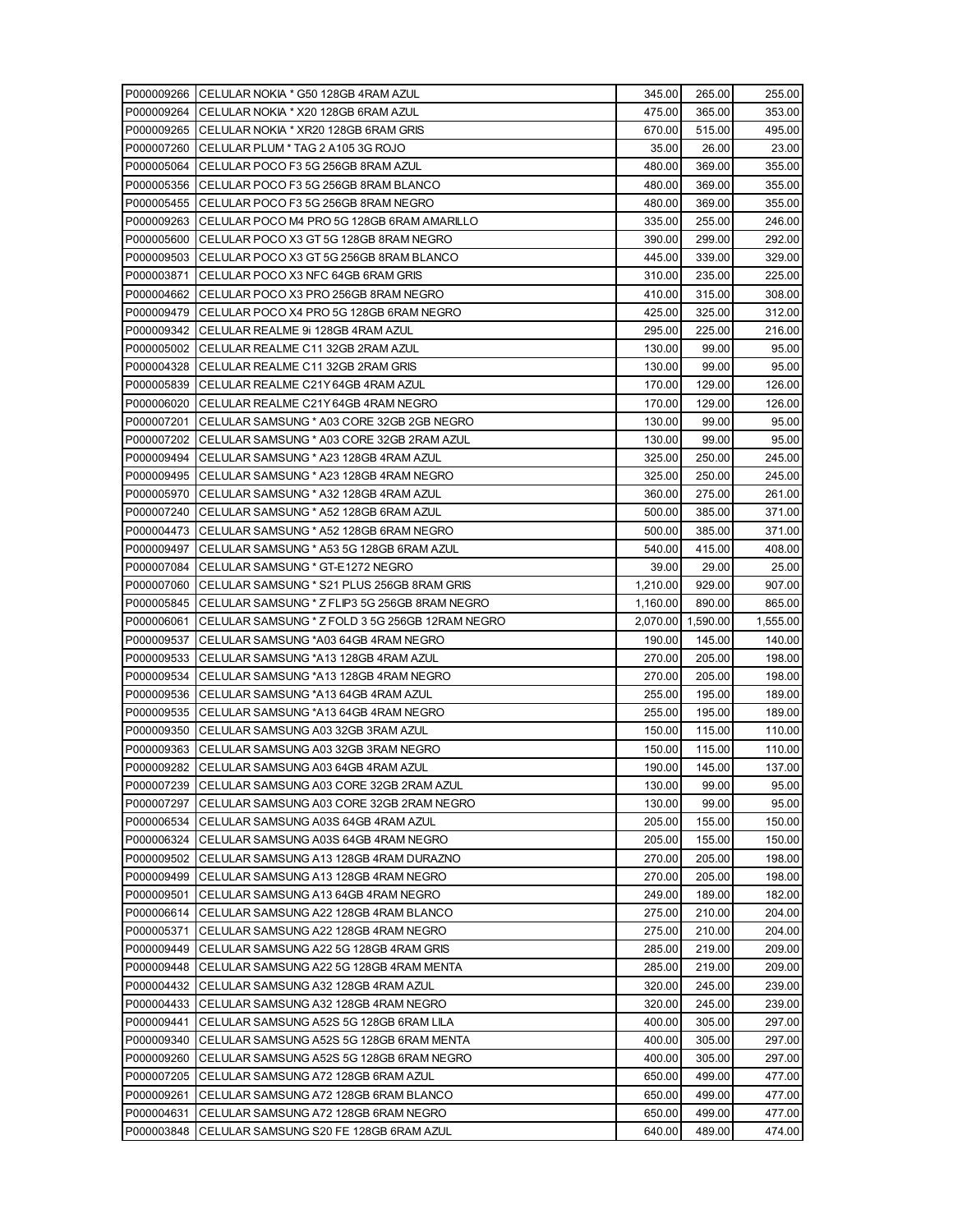|                          | P000003704 CELULAR SAMSUNG S20 FE 128GB 6RAM LAVENDER                                                                     | 640.00   | 489.00                                 | 474.00               |
|--------------------------|---------------------------------------------------------------------------------------------------------------------------|----------|----------------------------------------|----------------------|
| P000006080               | CELULAR SAMSUNG S20 FE 128GB 6RAM MENTA                                                                                   | 640.00   | 489.00                                 | 474.00               |
|                          | P000005200 CELULAR SAMSUNG S20 FE 256GB 8RAM AZUL OSCURO                                                                  | 715.00   | 549.00                                 | 534.00               |
|                          | P000005332 CELULAR SAMSUNG S20 FE 256GB 8RAM BLANCO                                                                       | 715.00   | 549.00                                 | 534.00               |
| P000005362               | CELULAR SAMSUNG S20 FE 256GB 8RAM LAVENDER                                                                                | 715.00   | 549.00                                 | 534.00               |
| P000009290               | CELULAR SAMSUNG S21 128GB 8RAM GRIS                                                                                       | 920.00   | 705.00                                 | 682.00               |
|                          | P000004978 CELULAR SAMSUNG S21 256GB 8RAM GRIS                                                                            | 950.00   | 730.00                                 | 715.00               |
|                          | P000009355 CELULAR SAMSUNG S21 FE 5G 256GB 8RAM BLANCO                                                                    | 900.00   | 690.00                                 | 666.00               |
|                          | P000009354 CELULAR SAMSUNG S21 FE 5G 256GB 8RAM NEGRO                                                                     | 900.00   | 690.00                                 | 666.00               |
| P000004341               | CELULAR SAMSUNG S21 PLUS 256GB 8RAM NEGRO                                                                                 | 1,160.00 | 889.00                                 | 869.00               |
| P000005417               | ICELULAR SAMSUNG S21 ULTRA 5G 128GB 12RAM GRIS                                                                            |          | 1,440.00 1,105.00                      | 1,071.00             |
| P000005834               | CELULAR SAMSUNG S21 ULTRA 5G 128GB 12RAM NEGRO                                                                            |          | 1,440.00 1,105.00                      | 1,071.00             |
| P000009360               | CELULAR SAMSUNG S22 256GB 8RAM NEGRO                                                                                      | 1,140.00 | 875.00                                 | 850.00               |
| P000009357               | CELULAR SAMSUNG S22 PLUS 256GB 8RAM NEGRO                                                                                 | 1,300.00 | 999.00                                 | 972.00               |
|                          | P000009443   CELULAR SAMSUNG S22 ULTRA 256GB 12RAM BURGUNDY<br>P000009490 ICELULAR SAMSUNG S22 ULTRA 512GB 12RAM BURGUNDY |          | 1,705.00 1,310.00<br>1,730.00 1,330.00 | 1,260.00<br>1,299.00 |
| P000009491               | CELULAR SAMSUNG S22 ULTRA 512GB 12RAM NEGRO                                                                               |          | 1,730.00 1,330.00                      | 1,299.00             |
|                          | P000009492 CELULAR SAMSUNG S22 ULTRA 512GB 12RAM VERDE                                                                    |          | 1,730.00 1,330.00                      | 1,299.00             |
| P000006177               | CELULAR SAMSUNG Z FLIP3 5G 128GB 8RAM NEGRO                                                                               | 1,099.00 | 840.00                                 | 815.00               |
| P000006122               | CELULAR SAMSUNG Z FLIP3 5G 256GB 8RAM NEGRO                                                                               | 1,160.00 | 890.00                                 | 865.00               |
| P000007088               | CELULAR SIMTEL * 1100 DRACO 3 AMARILLO                                                                                    | 25.00    | 16.00                                  | 13.00                |
| P000007090               | CELULAR SIMTEL * 1100 DRACO 3 GRIS OSCURO                                                                                 | 25.00    | 16.00                                  | 13.00                |
|                          | P000009336 CELULAR SKY* K5 PLATINUM 8GB 1RAM DORADO                                                                       | 70.00    | 52.00                                  | 48.00                |
| P000009335               | CELULAR SKY* K5 PLATINUM 8GB 1RAM GRIS                                                                                    | 70.00    | 52.00                                  | 48.00                |
| P000009339               | CELULAR SKY* P4 PLATINUM 8GB 1RAM DORADO                                                                                  | 60.00    | 45.00                                  | 42.00                |
| P000009338               | ICELULAR SKY * P4 PLATINUM 8GB 1RAM GRIS                                                                                  | 60.00    | 45.00                                  | 42.00                |
| P000009337               | CELULAR SKY * P4 PLATINUM 8GB 1RAM GRIS OSCURO                                                                            | 60.00    | 45.00                                  | 42.00                |
| P000009473               | CELULAR TCL * 20E 128GB 4RAM AZUL                                                                                         | 205.00   | 155.00                                 | 147.00               |
| P000009487               | CELULAR TCL * 20E 128GB 4RAM VERDE                                                                                        | 205.00   | 155.00                                 | 147.00               |
|                          |                                                                                                                           |          |                                        |                      |
| P000009489               | CELULAR TCL * 20E 64GB 4RAM AZUL                                                                                          | 195.00   | 149.00                                 | 142.00               |
| P000009488               | CELULAR TCL * 20E 64GB 4RAM VERDE                                                                                         | 195.00   | 149.00                                 | 142.00               |
| P000007203               | CELULAR TECNO * CAMON 18 PREMIER 256GB 8RAM GRIS                                                                          | 500.00   | 385.00                                 | 370.00               |
| P000005619               | CELULAR TECNO * POP 5 32GB 2RAM NEGRO                                                                                     | 119.00   | 90.00                                  | 86.00                |
| P000007078               | CELULAR TECNO * POVA NEO 64GB 4RAM AZUL                                                                                   | 210.00   | 159.00                                 | 152.00               |
| P000005972               | CELULAR TECNO CAMON 17 PRO 256GB 8RAM AZUL                                                                                | 355.00   | 270.00                                 | 264.00               |
| P000005053               | CELULAR TECNO CAMON 17 PRO 256GB 8RAM GRIS                                                                                | 355.00   | 270.00                                 | 264.00               |
|                          | P000006710 CELULAR TECNO CAMON 18P 128GB 8RAM BLANCO                                                                      | 269.00   | 205.00                                 | 201.00               |
| P000006707               | CELULAR TECNO CAMON 18P 128GB 8RAM GRIS                                                                                   | 269.00   | 205.00                                 | 201.00               |
| P000006691<br>P000000710 | CELULAR TECNO PHANTOM X 256GB 8RAM GRIS                                                                                   | 795.00   | 610.00                                 | 580.00               |
| 2                        | CELULAR TECNO POP 5 LTE 2022 32GB 2RAM AZUL                                                                               | 145.00   | 109.00                                 | 104.00               |
| P000006995               | CELULAR TECNO POP 5 LTE 2022 32GB 2RAM CELESTE                                                                            | 145.00   | 109.00                                 | 104.00               |
| P000006837               | CELULAR TECNO POVA NEO 64GB 4RAM CELESTE                                                                                  | 190.00   | 145.00                                 | 142.00               |
| P000005548               | CELULAR TECNO SPARK 7T 64GB 4RAM AZUL                                                                                     | 179.00   | 135.00                                 | 132.00               |
| P000005549               | CELULAR TECNO SPARK 7T 64GB 4RAM NEGRO                                                                                    | 179.00   | 135.00                                 | 132.00               |
| P000009508               | CELULAR TECNO SPARK 8C 64GB 2RAM GRIS DIAMANTE                                                                            | 159.00   | 120.00                                 | 117.00               |
| P000009240               | CELULAR TECNO SPARK 8C 64GB 2RAM NEGRO                                                                                    | 159.00   | 120.00                                 | 117.00               |
| P000009241               | CELULAR TECNO SPARK 8C 64GB 2RAM TURQUESA                                                                                 | 159.00   | 120.00                                 | 117.00               |
|                          |                                                                                                                           |          |                                        |                      |
| P000006316               | CELULAR TECNO SPARK 8P 128GB 4RAM CELESTE                                                                                 | 220.00   | 169.00                                 | 163.00               |
| P000006315               | CELULAR TECNO SPARK 8P 128GB 4RAM DORADO                                                                                  | 220.00   | 169.00                                 | 163.00               |
| P000007211               | CELULAR TECNO SPARK 8T 64GB 4RAM TURQUESA                                                                                 | 205.00   | 155.00                                 | 148.00               |
| P000007072               | CELULAR TECNO SPARK GO 2022 / 32GB 2RAM AZUL                                                                              | 140.00   | 105.00                                 | 100.00               |
| P000009463               | CELULAR TECNO SPARK GO 2022 / 32GB 2RAM PURPURA                                                                           | 140.00   | 105.00                                 | 100.00               |
| P000007073               | CELULAR TECNO SPARK GO 2022 / 32GB 2RAM TURQUESA                                                                          | 140.00   | 105.00                                 | 100.00               |
| P000007115               | CELULAR UMIDIGI * BISON X10 64GB 4RAM AMARILLO                                                                            | 235.00   | 179.00                                 | 172.00               |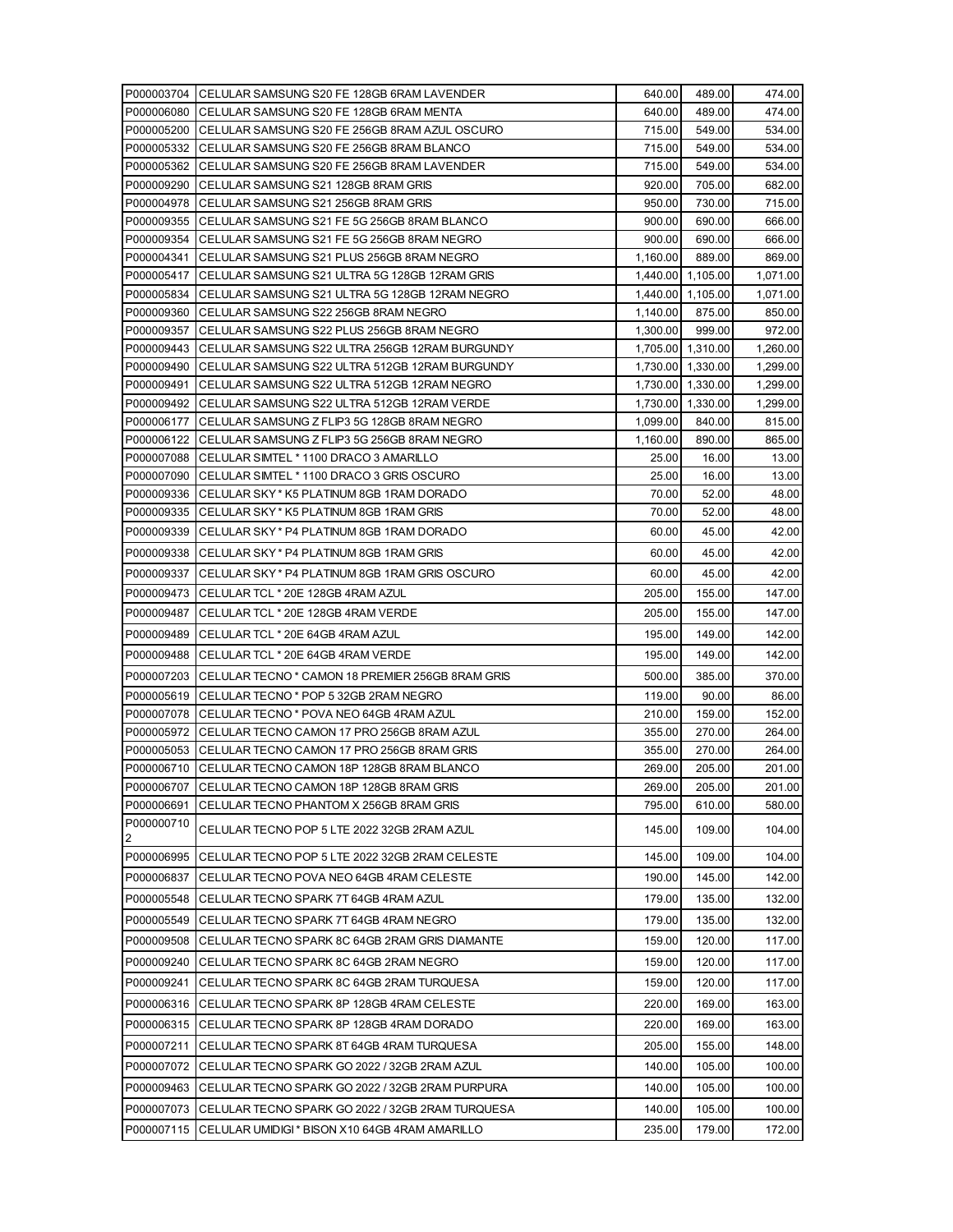|                          | P000007093 CELULAR UMIDIGI * POWER 5S 32GB 4RAM GRIS                                                       | 165.00           | 125.00           | 120.00           |
|--------------------------|------------------------------------------------------------------------------------------------------------|------------------|------------------|------------------|
|                          | P000005256 CELULAR UMIDIGI BISON 128GB 6RAM NEGRO                                                          | 249.00           | 189.00           | 183.00           |
|                          | P000007264 CELULAR UNONU * W50 3G 16GB 1RAM NEGRO                                                          | 79.00            | 58.00            | 54.00            |
| P000009482               | CELULAR XIAOMI 11 LITE 5G ne 128GB 6RAM AZUL                                                               | 405.00           | 310.00           | 300.00           |
| P000009451               | CELULAR XIAOMI 11 LITE 5G ne 128GB 6RAM NEGRO                                                              | 405.00           | 310.00           | 300.00           |
| P000009504               | CELULAR XIAOMI 11 LITE 5G ne 128GB 8RAM AZUL                                                               | 469.00           | 359.00           | 349.00           |
| P000009521               | CELULAR XIAOMI 11T 256GB 8RAM BLANCO                                                                       | 569.00           | 435.00           | 417.00           |
| P000006726               | CELULAR XIAOMI 11T PRO 5G 256GB 8RAM GRIS                                                                  | 735.00           | 565.00           | 543.00           |
| P000009481               | CELULAR XIAOMI MI 11 256GB 8RAM GRIS                                                                       | 775.00           | 595.00           | 575.00           |
| P000006078               |                                                                                                            | 735.00           |                  | 535.00           |
|                          | CELULAR XIAOMI MI 11i 128GB 8RAM BLANCO                                                                    |                  | 565.00           |                  |
| P000005580               | CELULAR XIAOMI REDMI 10 128GB 4RAM GRIS                                                                    | 255.00           | 195.00           | 189.00           |
| P000003398               | CELULAR XIAOMI REDMI 9A 32GB 2RAM GRIS                                                                     | 145.00           | 110.00           | 106.00           |
| P000003558               | CELULAR XIAOMI REDMI 9A 32GB 2RAM VERDE                                                                    | 145.00           | 110.00           | 106.00           |
| P000005805               | CELULAR XIAOMI REDMI 9C 128GB 4RAM NARANJA                                                                 | 210.00           | 159.00           | 154.00           |
| P000009437               | CELULAR XIAOMI REDMI 9C 128GB 4RAM VERDE                                                                   | 210.00           | 159.00           | 154.00           |
| P000009480               | CELULAR XIAOMI REDMI K40 GAMING PLUS 256GB 8RAM NEGRO                                                      | 475.00           | 365.00           | 351.00           |
| P000005353               | CELULAR XIAOMI REDMI NOTE 10 5G 128GB 8RAM VERDE                                                           | 405.00           | 309.00           | 294.00           |
| P000005057               | CELULAR XIAOMI REDMI NOTE 10 PRO 128GB 6RAM AZUL                                                           | 399.00           | 305.00           | 295.00           |
| P000005202               | CELULAR XIAOMI REDMI NOTE 10 PRO 128GB 8RAM GRIS                                                           | 420.00           | 320.00           | 310.00           |
| P000005105               | CELULAR XIAOMI REDMI NOTE 10S 128GB 6RAM AZUL                                                              | 320.00           | 245.00           | 237.00           |
| P000005106               | CELULAR XIAOMI REDMI NOTE 10S 128GB 6RAM BLANCO                                                            | 320.00           | 245.00           | 237.00           |
| P000005346               | CELULAR XIAOMI REDMI NOTE 10S 128GB 6RAM GRIS                                                              | 320.00           | 245.00           | 237.00           |
| P000006077<br>P000009453 | CELULAR XIAOMI REDMI NOTE 10S 128GB 8RAM GRIS<br>CELULAR XIAOMI REDMI NOTE 11 PRO 128GB 6RAM AZUL          | 355.00<br>425.00 | 270.00<br>325.00 | 263.00<br>310.00 |
| P000009483               | CELULAR XIAOMI REDMI NOTE 11 PRO 128GB 6RAM BLANCO                                                         | 425.00           | 325.00           | 310.00           |
|                          |                                                                                                            | 450.00           | 340.00           |                  |
|                          | P000009472 ICELULAR XIAOMI REDMI NOTE 11 PRO 128GB 8RAM AZUL                                               |                  |                  | 330.00           |
| P000009520               | CELULAR XIAOMI REDMI NOTE 11 PRO 128GB 8RAM BLANCO                                                         | 450.00           | 340.00           | 330.00           |
| P000009471               | CELULAR XIAOMI REDMI NOTE 11 PRO 128GB 8RAM GRIS                                                           | 450.00           | 340.00           | 330.00           |
| P000009446<br>P000009447 | CELULAR XIAOMI REDMI NOTE 11 PRO 5G 128GB 6RAM AZUL<br>CELULAR XIAOMI REDMI NOTE 11 PRO 5G 128GB 8RAM GRIS | 450.00<br>510.00 | 343.00<br>389.00 | 335.00<br>377.00 |
| P000009522               | CELULAR XIAOMI REDMI NOTE 11 PRO PLUS 5G 128GB 6RAM GRIS                                                   | 540.00           | 415.00           | 399.00           |
| P000009523               | CELULAR XIAOMI REDMI NOTE 11 PRO PLUS 5G 128GB 6RAM VERDE                                                  | 540.00           | 415.00           | 399.00           |
|                          | P000009486 CELULAR XIAOMI REDMI NOTE 11S 128GB 6RAM BLANCO                                                 | 385.00           | 295.00           | 283.00           |
|                          | P000009485 CELULAR XIAOMI REDMI NOTE 11S 128GB 6RAM GRIS                                                   | 385.00           | 295.00           | 283.00           |
|                          | P000009484 CELULAR XIAOMI REDMI NOTE 11S 128GB 6RAM TWILIGHT AZUL                                          | 385.00           | 295.00           | 283.00           |
|                          | P000007236 CELULAR ZOOM EXTRA MURO NEGRO-DUAL SIM-RADIO FM-CAMARA                                          | 40.00            | 30.00            | 27.00            |
| P000007235               | CELULAR ZOOM EXTRA MURO ROJO -DUAL SIM-RADIO FM- CAMARA                                                    | 40.00            | 30.00            | 27.00            |
| P000007234               | CELULAR ZOOM EXTRA MURO VERDE -DUAL SIM-RADIO FM- CAMARA                                                   | 40.00            | 30.00            | 27.00            |
| P000007233               | CELULAR ZOOM MINERO NEGRO -DUAL SIM-RADIO FM- CAMARA                                                       | 40.00            | 30.00            | 27.00            |
| P000003231               | CELULAR ZTE * BLADE A3 LITE 32GB 1RAM NEGRO                                                                | 90.00            | 67.00            | 63.00            |
| P000007262               | CELULAR ZTE * BLADE A5 2020 32GB 2RAM NEGRO                                                                | 130.00           | 100.00           | 95.50            |
| P000007125               | CELULAR ZTE * BLADE L8 32GB 1RAM NEGRO                                                                     | 75.00            | 55.00            | 52.00            |
| P000007091               | CELULAR ZTE * Z669 PRELUDE 2 4GB 512MB RAM                                                                 | 45.00            | 33.00            | 29.00            |
| P000009438               | TABLET 4G ALCATEL 1T 16GB/1RAM/NEGRO 7 PULGADAS                                                            | 115.00           | 85.00            | 80.00            |
| P000005458               | TABLET 4G HUAWEI* MATEPAD T8" 16GB/2RAM/AZUL                                                               | 210.00           | 159.00           | 153.00           |
| P000004187               | TABLET 4G HYUNDAI HYTAB PLUS 10.1" 32GB/2RAM/NEGRO                                                         | 245.00           | 189.00           | 178.00           |
| P000003852               | TABLET 4G LOGIC * T10L 32GB/2RAM/NEGRO 10 PULGADAS + ESTUCHE<br><b>TECLADO BLUETOOTH</b>                   | 210.00           | 159.00           | 154.00           |
| P000005110               | TABLET 4G LOGIC * T4G 16GB/1RAM/NEGRO 7 PULGADAS                                                           | 105.00           | 80.00            | 77.00            |
| P000005480               | TABLET 4G SAMSUNG * TAB ACTIVE 3 SM-T575 64GB 4RAM SILVER 8<br><b>PULGADAS</b>                             | 670.00           | 515.00           | 495.00           |
| P000009464               | TABLET WIFI AMAZON FIRE 7 WITH ALEXA 16GB 1RAM NEGRO 7 PULGADAS                                            | 89.00            | 67.00            | 63.00            |
| P000007242               | <b>TABLET WIFI AMAZON FIRE HD8 WITH ALEXA 32GB 2RAM AZUL 8 PULGADAS</b>                                    | 105.00           | 80.00            | 76.00            |